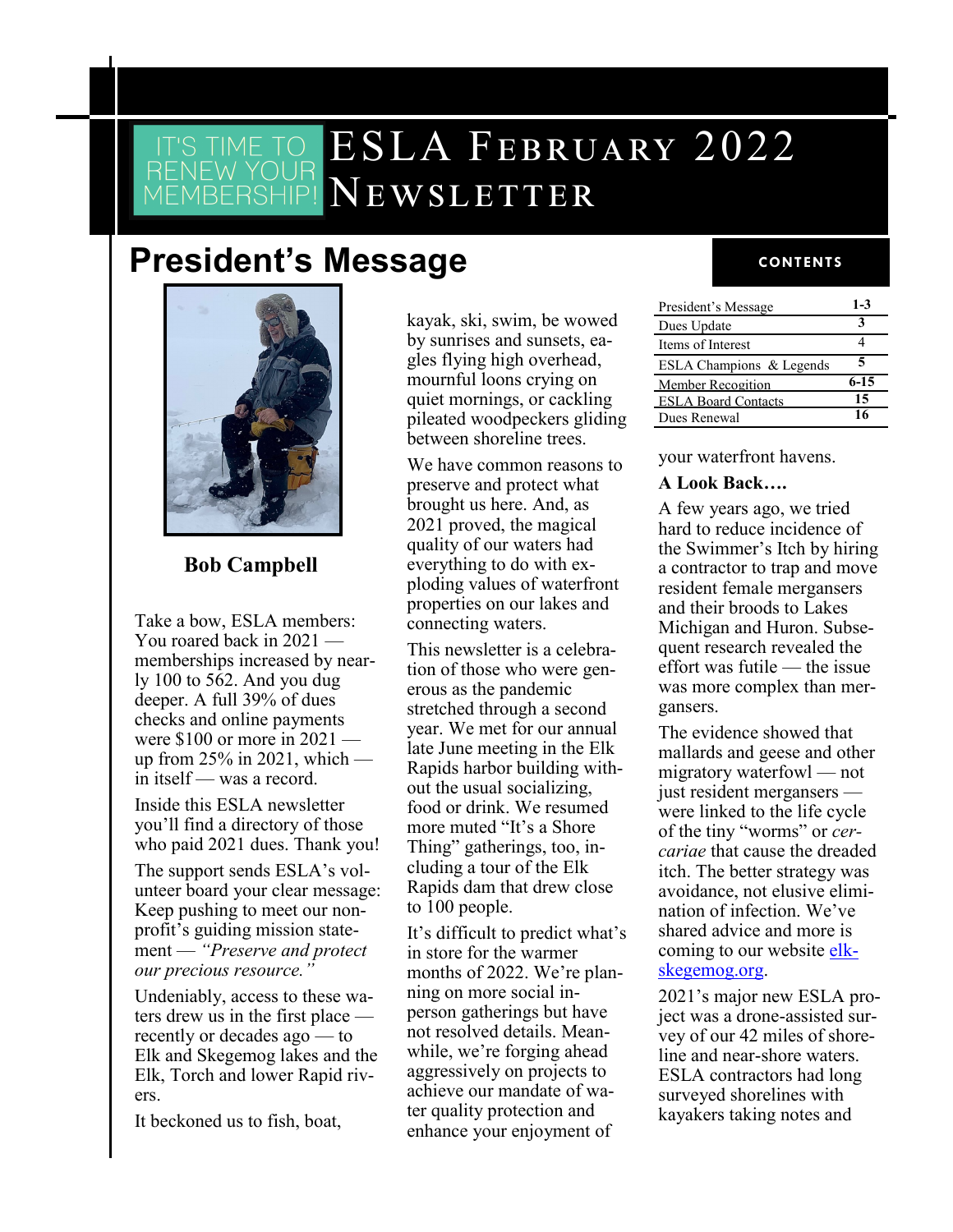# *President's message continued*

#### photos, a far less effective approach.

We're awaiting final analysis of the drone photography to identify invasive weed hotspots, algae growth that may signal runoff from small streams or leaky septic systems. It also, critically, establishes a key 2021 benchmark of the develop along our shorelines and appearance of our waters from above. The flight paths can be duplicated in the future

The drone work already has revealed a positive, we're told by our contractor: No other northern Michigan lakes surveyed have revealed such a high percentage of waterfront properties using lake or river water pumps, not groundwater pumps, to irrigate lawns. Fact: Lake water has more nutrients than groundwater from wells, lessening or eliminating need for fertilizer.

#### **A Look Ahead ….**

In mid-January, several ESLA board members met with Hans VanSumeren, director of the Great Lakes Water Studies Institute at Northwestern Michigan College (NMC), to brainstorm ideas that would be a natural complement in deeper waters to the shallows-focused drone survey.

We need to know more about the deeper waters of Elk Lake — Michigan's second deepest inland lake reaching about 200 feet. We're seeking answers to life in the benthic, or bottom, zone. For example, what's the prevalence of different species of snails, mussels, crayfish and aquatic plants? Some anglers have reported a near disappearance of the prized whitefish and fewer lake trout on Elk in recent years. We're hoping to learn whether quagga mussels, which have wrought havoc in Lake Michigan's food web, are present. And whether there's rocky reefs critical to lake trout spawning in deeper waters along the southwest shore of Elk, as a top state researcher has theorized.

VanSumeren enjoyed wide recognition as a University of Michigan scientist before returning to his hometown of Traverse City in 2008. He has brought acclaim to NMC for his work with future young freshwater scientists. His specialties include sonar mapping and exploration

of deeper waters with underwater remotely operated vehicles (ROVs). His willingness to bring his students and gear here in late spring is a godsend.

Also, and in no small part due to ESLA's lobbying, the Michigan Department of Natural Resources will conduct its first detailed fish survey of our waters in 20 years. Thank you to ESLA's friend Heather Hettinger, the DNR's top fisheries biologist for northwest Michigan.

And again, to help our boating members and other visitors to our waters, ESLA will expand the system of buoys marking safe passageway in and out of the Torch River and through the sharp, stump-riddled turn near the river's mouth.

#### **Keeping unwanted critters out ….**

Meanwhile, ESLA won't relent in its work to control invasive species like purple loosestrife and Eurasian water milfoil, the weed that if ignored may cause havoc, as it has in South Lake Leelanau. We'll repeat the "Clean, Drain and Dry" state law mandate, as we hold boat wash events, hand out literature and install clear signs explaining the worries and need at public launch sites.

The notion that boats and trailers can carry invasive species from one water body to another isn't an abstraction: If quagga mussels — the deep water, oversized cousins of zebra mussels — tag along on a boat in Lake Michigan one day, and in our waters the next, the outcome from the transport could be devastating. Quaggas have voracious appetites for phytoplankton and, consequently, disrupt the food chain supporting a quality fishery.

And yet another challenge on the horizon: A disease known as largemouth bass virus showed up regularly last summer in smallmouth bass catches in the Grand Traverse Bays. With smallmouth a popular sport fish on both the bays and in ESLA waters, there's concern that this piscine pandemic could be transported to our waters if trailer boat anglers aren't vigilantly flushing live and bait wells — as the law requires — before moving between launch sites.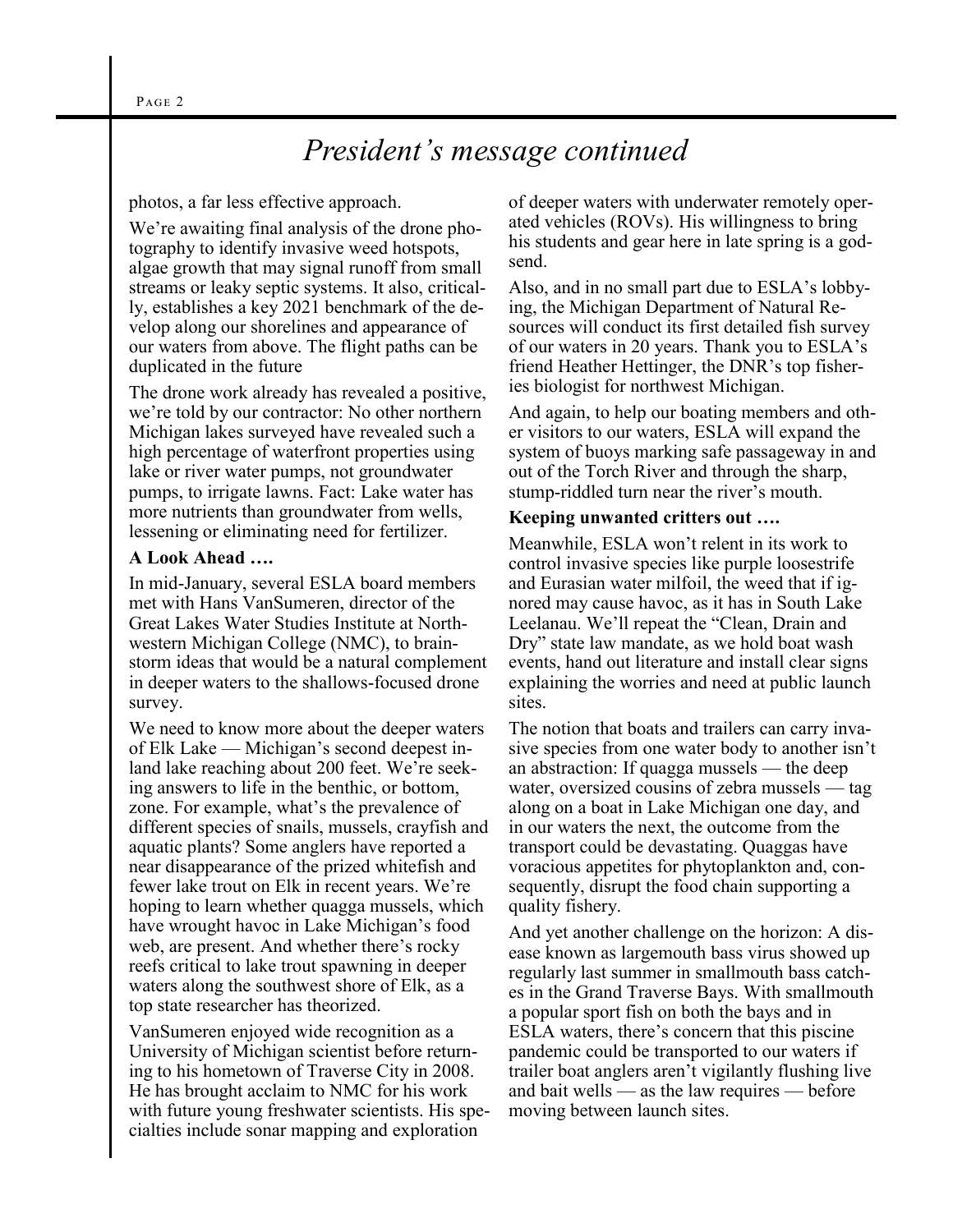#### *President's message continued*

We're also converting very dated software to a new system to better manage membership data, even giving members access to their own files to update changes in address, email and other contact information and making sure you get quick acknowledgement of dues payments or gifts.

New members of ESLA's board have brought needed energy and ideas. You'll hear more about those ideas, too. Expect monthly email blasts to keep you up to date. We promise not to overwhelm you with frequency or length of each email. Sadly, about a third of 2021 members aren't signed up for ESLA emails. If you're not sure, send an email to **[ElkSkegemo](mailto:ElkSkegemoglakes@gmail.com)** $g$ lakes $@g$ mail.com to sign up. Be sure to include your local address and a phone number, too. Don't worry, we won't share them.

We need your help, too, in member recruitment, especially when new owners move nearby. Tell them about ESLA, tell them to check out our website elk-[skegemog.org.](file:///C:/Users/User/Downloads/elk-skegemog.org) If we have a name and address, we'll drop by with information packets.

It's an exciting time for ESLA, as we approach the organization's  $75<sup>th</sup>$  anniversary in 2025. Thanks again for your support.

## **Membership Dues Update**

By Bob Campbell

The ESLA board recently approved new recommended member dues effective Jan. 1, 2022 the first such increase in about 20 years.

Our recommended dues have changed to **\$50- Supporter, \$100-Sustainer, \$250-Silver, \$500 -Gold, and \$1,000-Platinum**. We don't expect members to surge to the most generous levels, but we wanted you to know your support helps us reach critical goals.

Since 2002, costs for everything ESLA does have risen sharply. Consider the list: research initiatives, invasive species identification and control, communication with members via

mailed/printed newsletters and email blasts, new membership software, navigational buoys to identify boating hazards, payments for interns and contractors, support for water quality advocacy groups, promotion of and advice on lake-friendly shoreline greenbelts, annual membership meetings and "Shore Thing" gatherings with catered food and beverages and on and on. And new initiatives are coming.

ESLA's greatest challenge is the workload. We rely heavily — too heavily — on our volunteer board comprised of committed retirees, many in their 70s and 80s. It's not a sustainable model for long term continuity.

Bottom line, we need — as comparable organizations have done — to contract with or hire science and administrative staff to meet our challenges.

We are in the process of switching from a Pay-Pal-based online dues payment platform to one affiliated with our new membership software provider, Bloomerang. We expect the change will go live on our website in March. It will streamline our processes and allow us to better accomplish many tasks — such as acknowledging your payments promptly.

A secret: We send our printed newsletters to all owners of waterfront property on our lakes and rivers, whether they pay dues or not. Our board has debated this and agreed that education of all riparians is key to ESLA's mission. We also will send our email blasts with news and event updates to anyone who asks. Bottom line: Support ESLA at your comfort level.

You can pay online at our website: [elk](file:///C:/Users/User/Downloads/elk-skegemog.org)[skegemog.org](file:///C:/Users/User/Downloads/elk-skegemog.org) — follow the links from the homepage. If you encounter problems send an email to **ElkSkegemoglakes**@gmail.com. Or you can use the self-addressed dues envelope enclosed with this newsletter. Make sure to include your email and local address.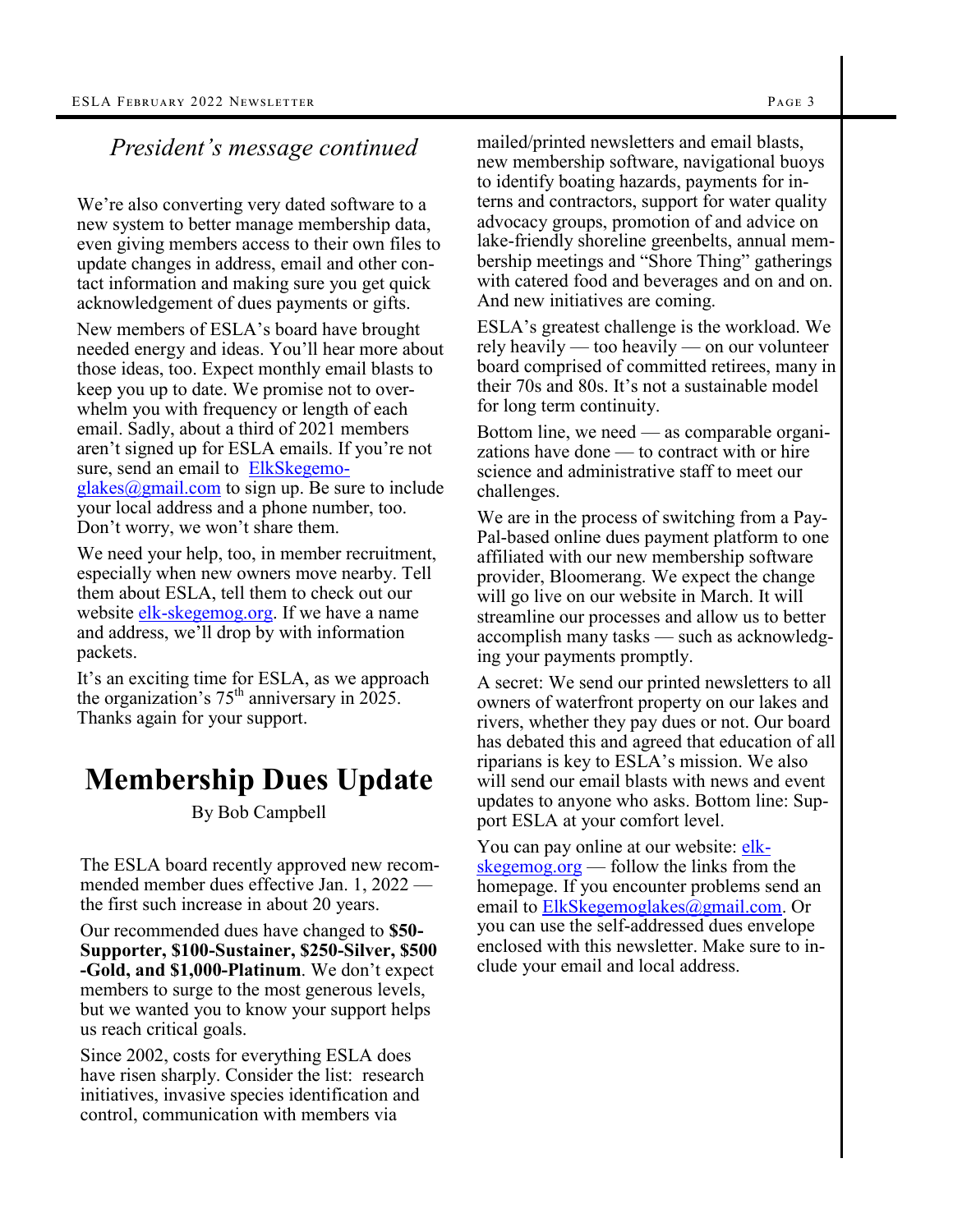

**1.** Since December 2018, the Michigan DNR has planted 132,000 brown trout in Elk Lake. By now, many should have grown over the 15" legal size limit. But neither ESLA, nor the DNR, has heard successful fishing reports. Where are the browns? Have they swum upstream to Torch Lake?

Let's find out! The future of trout plants in Elk Lake is at stake. ESLA is working with the DNR to recruit anglers to target browns this spring — generally a good time to catch browns. We'll use different techniques, fish in different areas and record results, positive or negative. Interested or know someone who may be? Contact Ken Krentz, 231-944-6422, [kenneth.krentz@yahoo.com\),](mailto:kenneth.krentz@yahoo.com) or Bob Campbell (313-806-4060, bobplus $4@gmail.com$ ).

Speaking of fish, in late spring the DNR will conduct its first fishery survey of Elk Lake in 20 years. DNR crews will bring in boats to electroshock fish at night. This temporarily stuns them, allowing crews to count them. We'll let you know what the survey reveals.

**2.** As this newsletter was going to press, ESLA was expecting to receive the analysis from the drone flights over 42 miles of our shorelines and near shore waters last summer. The research will inform our decision-making on shoreline protection, invasive species treatment and water quality issues. It also gives us an important benchmark to measure changes over years on our waters. We'll report back as information becomes available.

**3.** ESLA will work this summer with the Great Lakes Water Studies Institute at Northwestern Michigan College to learn more about the deeper waters in the watershed, especially on Elk Lake. Several ESLA board members met in January with Hans VanSumeren, the institute's director, and came away excited about a plan to bring world-class sonar equipment and an ROV (essentially, a remotely operated robot that can walk along the lake bottom) to Elk Lake late this spring. We'll learn more about what's happening on the lake bottom with structure, plant life, snails, crayfish and other critters of the deep. The work also may answer questions about whether the lake's southwest side has deep, rock-strewn, reefs key to the success of lake trout spawning. The research — a freebie for ESLA — is a first step in a relationship with a highly regarded researcher and students who'll become the Great Lakes State's future freshwater scientists.

**4.** ESLA recently firmed up its membership annual meeting plan. Mark the date: June 23. The place: Elk Rapids Harbor Pavilion (on the shoreline of East Bay). And the time: Doors will open at 5 p.m. A social hour with appetizers, wine, beer and soft drinks will be followed by introductions by the ESLA board's leaders who will explain our activities and where we have needs for volunteers. Time to get your feet wet?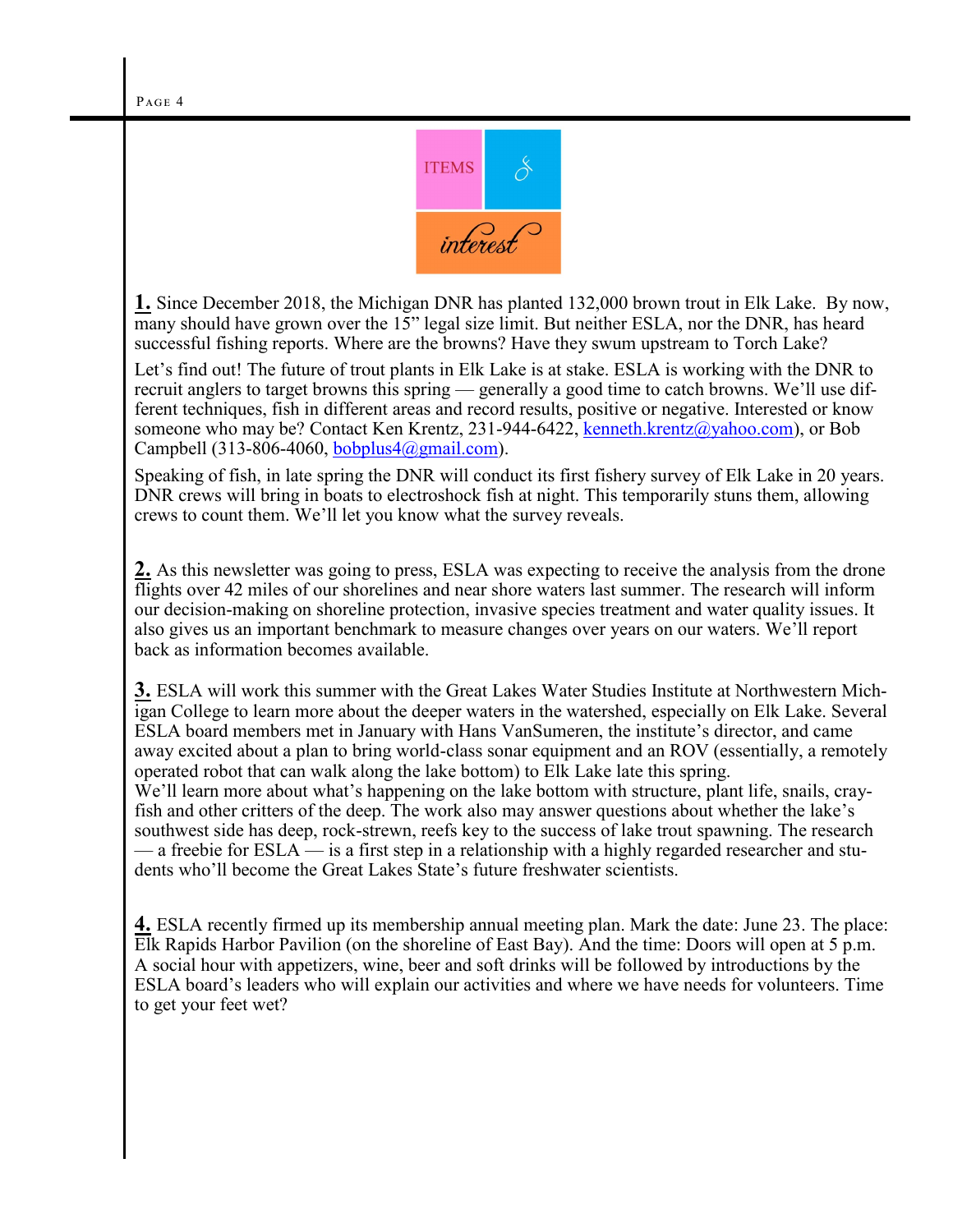

# **You Could Become the First Ever ESLA Champion and/or Legend**



ESLA has relied almost entirely on member dues to sustain its programs, services, and activities since its inception more than 70 years ago. Through careful financial management, ESLA has accumulated a relatively small operating reserve.

During the last decade it has become clear that the reserve could be quickly depleted in response to challenges associated with climate change, invasive species, lawsuits, golden brown algae, threats to our fishery, or an aggressive and unforeseen source of contamination.

Last fall, an ad hoc committee was created to address how ESLA could provide additional giving opportunities which extend beyond — not a replacement for — our traditional member dues. Beginning this year, donors who give \$5000 or more in a single year will be recognized as "ESLA Champions." And donors who pledge a legacy gift of \$25,000 or more upon their death will be recognized as "ESLA Legends." Champions and Legends will receive special recognition at events and in our publications. Non-dues donations of smaller amounts also will be accepted and greatly appreciated.

Any donations can be directed to one, or any combination, of the following:

- The Elk-Skegemog Lakes Association Fund, an endowment managed by the Grand Traverse Regional Community Foundation. Donations to the fund are held in perpetuity and generate yearly income based on a three-year average of the account balance (currently about \$152,000). To contribute, go to [https://www.gtrcf.org/](https://www.gtrcf.org/give/our-funds.html/42/) give/our-[funds.html/42/](https://www.gtrcf.org/give/our-funds.html/42/) or contact ESLA at [ElkSkegemoglakes@gmail.com](mailto:ElkSkegemoglakes@gmail.com) for help.
- The Strategic Environmental Fund, a new fund professionally managed (by The Vanguard Group), monitored by the ESLA Financial Committee, and overseen by the ESLA Board. The fund will accept gifts designated as restricted for this purpose. Proceeds in the fund will be tapped to address significant, often unanticipated, challenges to ESLA's mission to "preserve and protect our precious resources." The ESLA Board may seed the fund with an infusion from existing reserves.
- ESLA also will accept unrestricted gifts that at its discretion the ESLA Board may designate to cover immediate financial needs or to enhance the Strategic Fund or the Endowment Fund.

Questions? Contact Dean Ginther, who spearheaded the ad hoc committee that developed these alternatives, at  $231-676-2928$  or at ElkSkegemoglakes $@g$ gmail.com. Thanks for your generous support.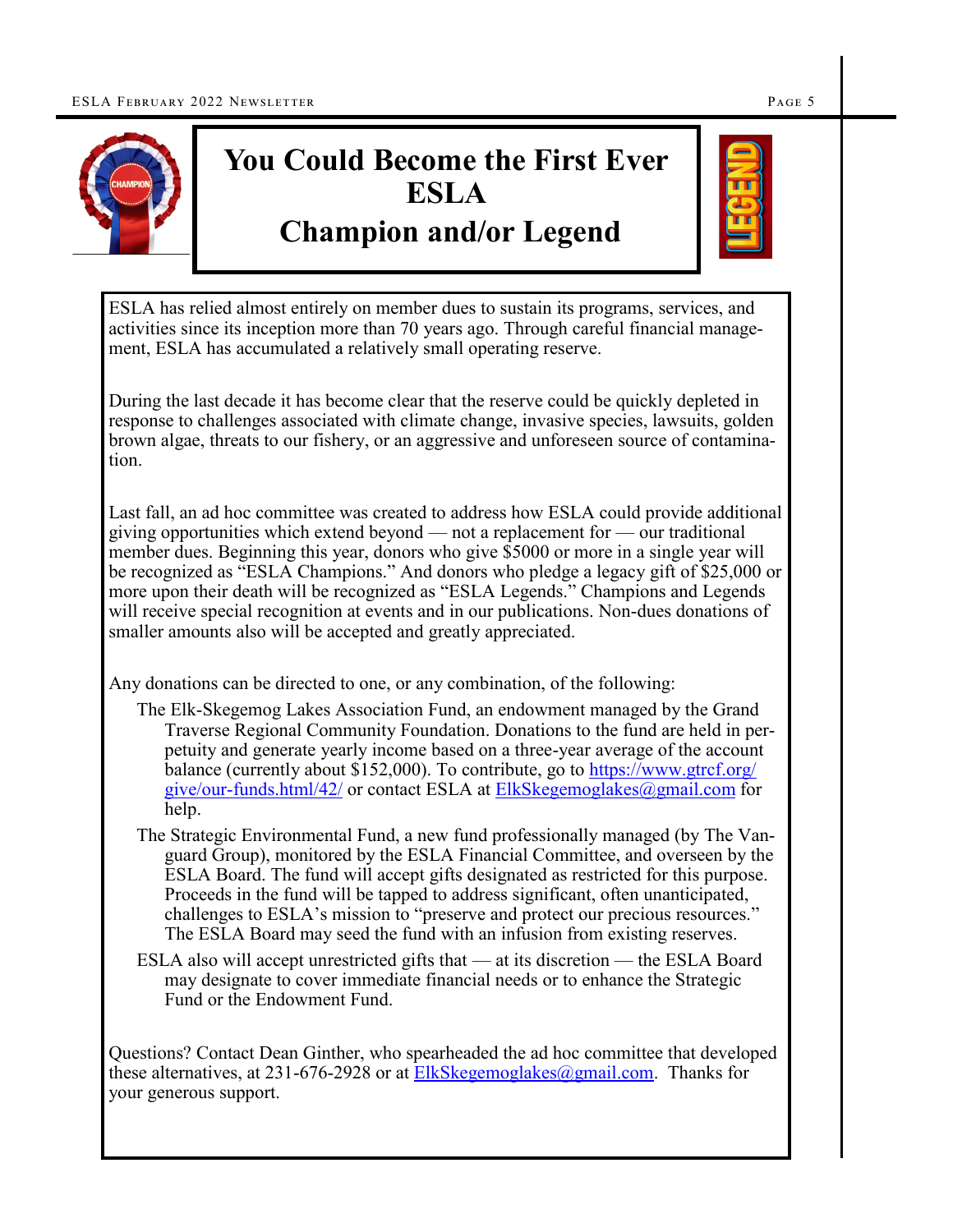

# **Thank You !!!**

The following list is intended as recognition and thanks to each of the 2021 ESLA members. The  $*$  indicates a new member or new renewal. If you were omitted inadvertently, please let us know so we can correct our records. ESLA depends on having a strong and generous membership. Last year more members contributed at the \$100 level and above than ever before. And our endowment is growing, so it has been a great year. With your continued support we will continue to have the needed resources to protect our beautiful lakes, rivers, and shoreline.

### **ESLA Endowment Fund**

Last year (2021) was the best year ever for donations to the ESLA endowment. All donations are maintained by the Grand Traverse Regional Community Foundation in perpetuity and ESLA benefits from a yearly stipend. In 2021 the endowment received twelve donations totaling \$77,444.39. The total amount now held in the endowment is \$152,047.00. Thanks to the generous donors who contributed gifts that will help sustain ESLA for generations. See the article on page 5 of this Newsletter to learn how you can become a donor.

## *Greater than \$100 (56 members)*

ALFORD Donald W Jr & Mary BEAMISH Richard & Cheryl BECKER Theo & Robert BENMARK Rusty & Brent BOESLER David & Cynthia BROWN Bruce & Jennie BUTCHER Mike & ROGERS BUTCHER P. BUTCKO James & Michelle BUTCKO Patricia & Joe CLARK Glen & Sherrie

CLARK Jeffrey COOPER III Lewis & Susie\* COVINGTON Thomas & Irene CRANE Steven & Karen DANAK Rahul & Natalie\* DAY Phillip & Sheryl FISHER Joseph FLATLEY John & Diane FRANCIS Steve & Deborah GOETZ James & Carol HEFTY Duane\*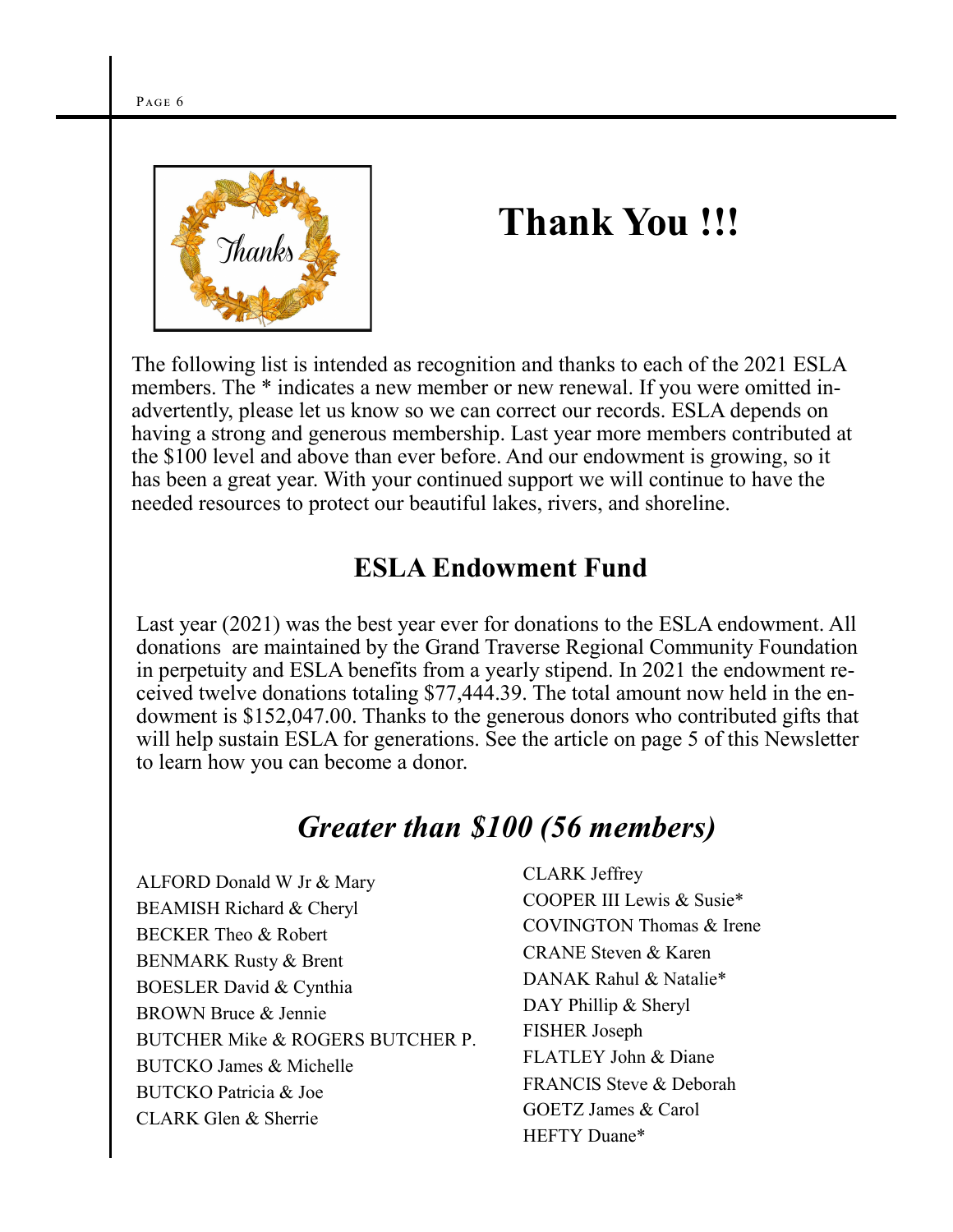HOBIG George & Mary

AMES Brian & Elizabeth *\$100 (163 members)*

HOBIG Steven & Becky\* KARMON David & Susan KINGON Robert & Karen KRINOCK Mark & Karen LARAMIE Gordon & Patricia LAWRENCE Kathrine\* LINTOL James & Colette MARL Richard & Lori McCRIRIE Bob & Lisa McMULLEN Thomas & Deborah MILLER David & Jill MODRACK Family MOFFA Frank NORLING James & Deborah OGBURN Tom & Caroline PECK Larry & Sara PETERSEN Karen PIERCE Thomas & KAZANSKI Mary Beth PIXLER Clifford & Cheryl PRENTICE Lawrence & Lauren REMAX OF ELK RAPIDS RINDER Carl RINDER Robert & April ROGERS Elyse & Edward SIMS Barry & Robin SMITH Mark S & Ann STAFORD Darrin\* STEFFES Robert & Krista\* STREET Maureen THOMSON Sally & Sandy WEIR Walace & Judith WHITTEMORE, Allan & Marjorie\* WILTJER Glory ZEBOOR Tony & Janet

#### ADAMS Judson C & Shirley J ALBERTSON William & Kathryn BARTLETT Dennis & Jeanette BAY Mary \* BAY Ruth BECKER Rick & Janis BELANGER MICHAEL J & KIRSTEN L\* BENITEZ James & Barbara\* BIERLEY Mark & Helen BOATWRIGHT Verna Joy BONATO Donald J & Iris BORGER Elizabeth N BOROVICH Kenneth & Mary Ellen BREMER Robert & Pirkko BROWN Susan BROZZO Ralph BRUBAKER Scott & Catherine\* BUXTON Susanne CAMERON Craig & Laura CAMPBELL Robert & Ruth

CANIN Ethan & Barbara\* CARNALL Ned & Linda CASANTA Theodoro & Theresa CHENOWETH Gary & Mary CLARK Gary & Debbie CLAUDEPIERRE Dale CONGER Christopher S & Julie M CONRAD Eric & Karen\* CONRAD Michael\* COVINGTON William CRIMMINS William & CORCORAN CRIM-MINS C. CRUM Dennis R & Martha A DAUM Patrick & Susan\* DEWEY Lawrence & Luanne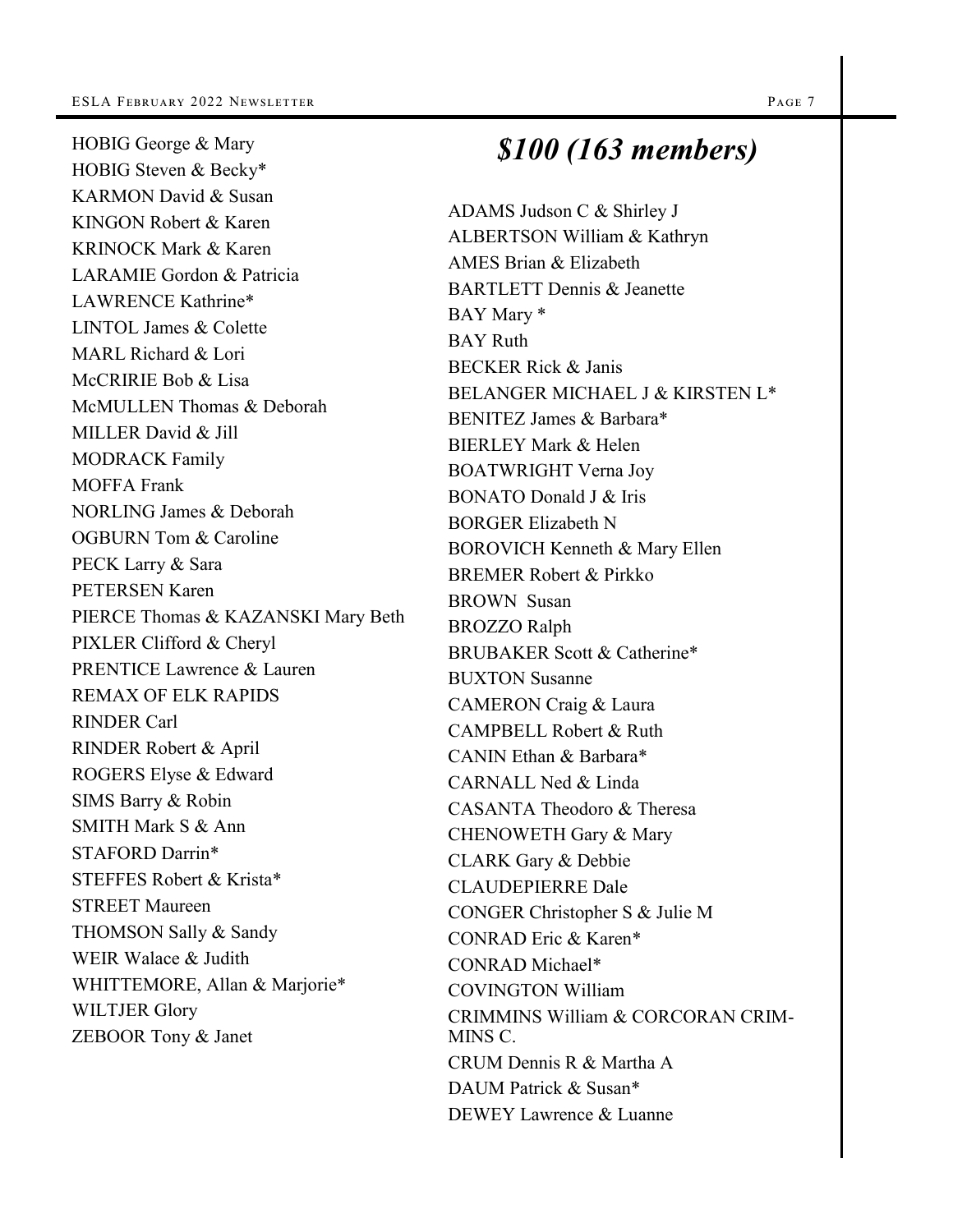### *(\$100) continued*

DORAN Matthew DORNER William & Virginia DREYER James & Linda DYKEMA John & Lisa EASTON Ray & Jacquelyn EVANS Robert W & Sharon FAIRLESS Kent & Cindy\* FEDRIGON Don Jr & Renee FERGUSON, David and CAMPBELL-FERGUSON Gail FINCH Kurtis & Lynn GALLAGHER, Melinda & Jamie\* GAST William & Marlene GEHRES Jeffrey & Susan GEHRES Tom & Karen GILLESBY Scott & Amy GINTHER Dean & Sharon GOLD Richard & Alice GOODELL Warren\* GUNTZVILLER Wayne & Beth GURDAK Ronald HALL Kenneth & Christine HALL Robert & GLINES Cynthia HALL Robert & Susan HAMILTON Ted & Pamela HAMILTON William & Jane HARRIS Stephen & Fay HARRISON Dave & Karin HATCH, THOMAS\* HAUSER David & HAUSER Butch HEJNA David & Nancy HILDRETH Bruce/Anne/Timothy\* HOGARTH Andrew & Terry HOSEY Thomas & Mary Ann HUARD Jeff & Suzanne\*

HUBBARD Ann\* HULL Andrew & Camie HUSPENI Mary & Jeff JACKSON Andrew & Patricia JESSEE Dennis & Eluvia\* JOHNSON Charles & Gloria JONKER Margo KALIS Jeff\* KARLSONS Valda KING John J KOENIGSKNECHT Nicholas KREGER John J & Cheryl A\* KRIGBAUM Carol\* KUHL Pete & Lynne LAYER Jeffrey & Lisa LEDEBUHR FAMILY COTTAGE LETT Greg & Kate LETT Stephen\* LEVY Pamela LOOMIS Catherine & John LYNCH Richard & Lynda LYON Peter & Janet MADDOX Jack & GARVEY Jan MAGNELL Paul & Kathleen MATHENY Nancy & Stanley McINTYRE Michael & Susan MCJOYNT Thomas & Amy\* McRAY Gary & Nancy MELLIS Brent & Tara\* MILLER Dennis & Denise MONTGOMERY Thomas\* MOORE Jim & Amy MOORE Jule & Kernie MURRAY Edson MYKLEBUST Trond & Laura Adamson-Daly OSANTOWSKI William OSMER Anne\*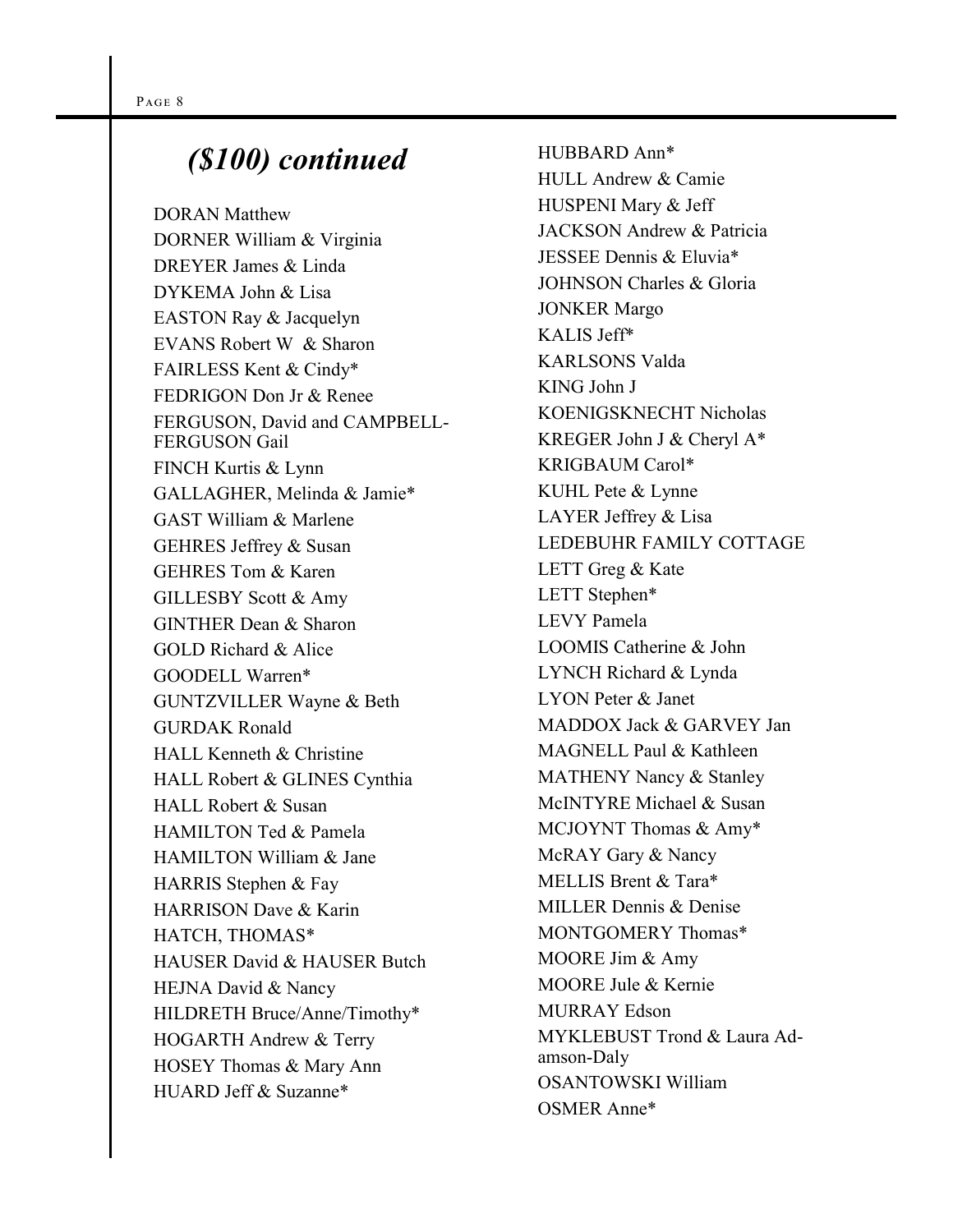PACKER Daniel & Jill PARADISE Scott & Cynthia PARKER James & Sandra PATTON James Lee & Denise PETHERICK Jeffrey & Gina PHIPPS David & Karen PICKETT Thomas & Barbara PIERCE Patrick Dean & Linda PIGGOTT Joseph & Genese PIGGOTT Mark & Theresa PINKEPANK Frank POLLISTER AMOS Julia POLLISTER Raymond F\* PRINDIVILLE David & Tracey QUALMANN Karen & Gary QUIGEL James RACINE Katharine RAGAR, Brent\* REBOREDO Humberto & Anne\* REESE Dennis & Barbara REIDER Robert & McCRAVEN Susan REYNOLDS Keith & Janice REYNOLDS Kent & Mary Ann RIMAR Steve & Janet RINEK Mitchell & Nancy RIVES Jerald Sr & Sharon ROGERS John & Margo RUBERT Fred & Jeanine\* SANFORD Louis & Nancy SCHREIBER Norman & Nancy SEIFRIED George & Deanna SLOPSEMA Thomas & Linda SNOW Connie\* SNYDER Linda & Bruce SPANGENBERG Phil SPEVACEK Linda & John\* STYKE Theodore & Patricia SUTHERIN PROPERTIES LLC

TIETEMA Richard & Susan VAMMER Paul & Pam VANCE Sam III & Ginny VANDRAGT Robert & NORTON Jackie VELIQUETTE Norman VISCI Joseph - CLAUS Martha VOGEL John and AMERMAN Kathy VOSS Stephen WARNER Douglas & Wendy WENTWORTH Robert & Michelle WHEELER Tim WHITE John & Yelena WIDMAN John & Nancy WILLIAMS Roger & Linda WILTSE Thomas & Susan WORSFOLD Charles & Deborah YOUNG Michael & Patricia

## *\$75(17 members)*

BROWN Esther BUSHNELL Margaret CONSTANTINE Robert & Linda DAVIS Lyle & Julie\* EHLERS Sandra GRAVES Julie\* KADRO Omar & Mary KAZARIAN Richard L & Kathleen KNUDSTRUP Matthew & Deborah KRENTZ Kenneth - MOHR Susan LOWMAN Phillip MUHLIG Nancy TETREAU Jill Trustee THOMAS Nicholas & Audrey VANDERKAAY Mark & Robin VARLEY Thomas & Pauline WAGNER Albert & Joan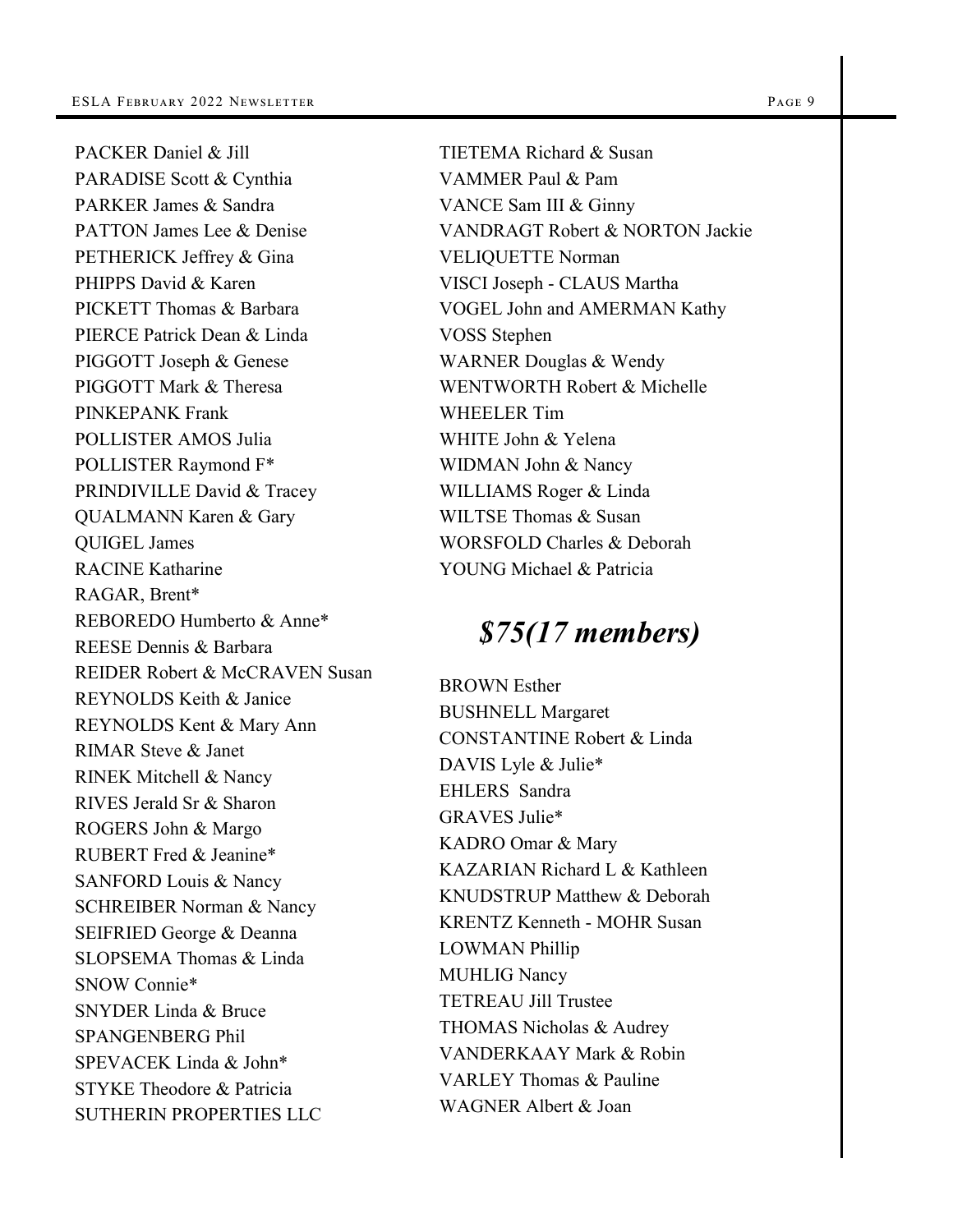# *\$50 (147 members)*

ALLEN Mike & Jo APPELL Ralph & Leone BACON Sharon BAKER Donald & Linda BANK David & Kathleen BATCHELOR James & Theresa BECCHETTI Elizabeth A BIRGE Clifford & Carolyn BOGER Robert BONER Joseph BOTTOMLEY Douglas & Jane BROAD Edward R Jr & Dorothy BRUNER Richard & Sharon BUNKER Deborah CAGE JoAnne CHAMBERLIN Scott & Mary CHAPMAN Vernon & Joanne CHENEY Scott & HUGHES Colleen CHO NAM & Margaret COBB Michael & Daniele COCHRAN Famil Trust COE Jennifer & Bartley Rebecca COGGESHALL John & Heidi COTANCHE Martin & Valerie CRAINE Mark DAVIES John & Edy DESMARAIS Guy & BARKER, Heather DIMERCURIO Peter & Kathy DOTY Peter & Jan EASTMAN Thomas & Susan ECKHARDT Henry & Bonnie ELLIOTT Barbara EWALD Theodore FENDER Mark & Nicole FERRARI John & Joan FERRIES Eugene & Sonja

FERRIES Paul & Julie FISH Virginia FISHER Dianne GALANEK J. Timothy GALORNEAU Russel & Patricia GERWIN Charles & Kathleen GILBERT Marc & Pauline GINTHER April GLENN Donald & Karen GORNO Gregory & Patti GROBAR George & Lisa GROBE Edward & Loretta HAINES Susan L HASSO Brenda\* HEIDBRINK Geoffrey & Mary HEJL Patrick HESSE Peter & Mary HLADKI Matthew & January JACKSON Thomas & Patricia JANIS June & Harry JONES PETER D\* KALLIS John & Jean KEATING Katherine J\* KELLNER Sharon\* KELLY Patrick & Jolene KIELISZEWSKI Donald & Sharon KIRCHNER Thomas & Kay KLIPA Edmund & Carol KNAPP Gary & Sheryl KNIGHT George & Cheryl\* KREUZE David & Nancy KRILL David & Linda KULESZA Thomas & Mary KURAS Frank & Jean KUZEE David & Dinora KUZNICKI David & Jill LAGOWSKI Jim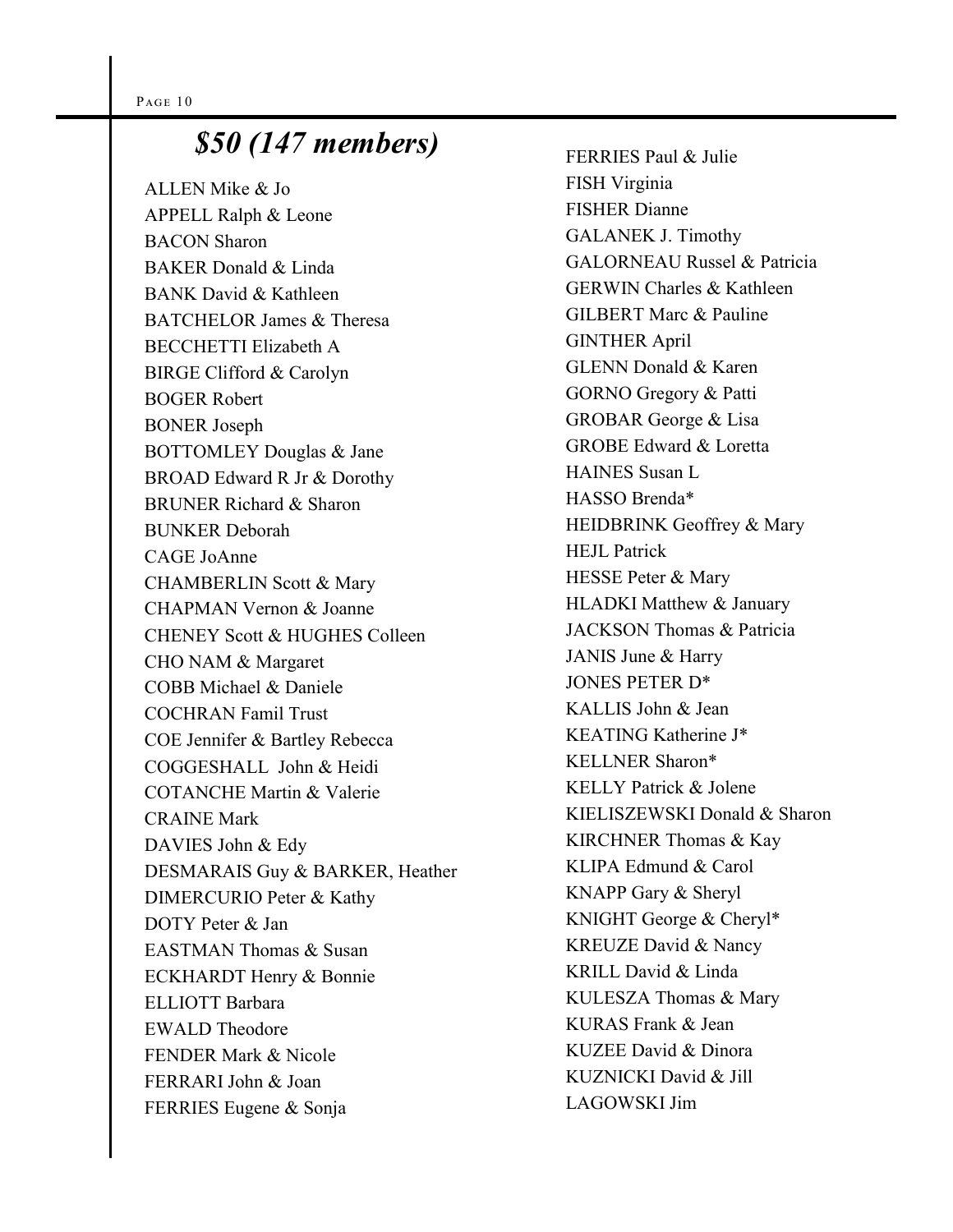LANHAM Mike & Becky\* LAWICKI, David LAWREY JOHN J LETHERBY Frank & Nancy LOOCK Timothy & Chris MANTHEY Gary & Kathryn Liv Trust MARIAGE Tracy MATZEN Richard & Susan McCAGHY Richard & Betty McDONALD Andrea & William McNERNEY Patrick & Jan MESROBIAN James & Susan MISHLER Ronald & Shelley MONTGOMERY William & Anne MUNCIE Glenn Myler Carl & Linda\* NELSON Scott & NELSON Thomas NETTE Carol NICHOLS Nels & Lynda NORRIS Becky - NORRIS FIELDS Tina NUNNELEY Stewart & Peggy ORCHARD Jeffrey & Debra ORCHARD Melvin & Barbara & ROBERTS P. OSBORNE George & Emily OVERBECK Richard & Kristine\* PALMER Edward & Donna PALMISANO Thomas/CRABTREE Margaret PARIZON Michael PASSON Craig & Judith PERRONE William & Pamela PETERSEN Glenn PFLEGER Kathleen & Dennis REDMAN Bruce & Linda REID Gary & Martha REITER Adele & Conrad

RICHARDSON Philip & Joan RITZLER Suzanne RIVERS-FRIESE Mary Anne ROSS Elizabeth\* RUSSELL Blain & Bridget RYAN Hubert & Nancy SAK James & Verna SANFORD Britton & Alicia SHUMATE James & Laura SMITH Shen & Richard STALEY Paul & Joyce STEED Catherine STEINBERGER Thomas & Patricia STEPHENSON Michelle M\* STEPHENSON Thomas & SAVOIE Laura STIBBS Robert STIENON Francis & Elaine STOCKHAUSEN, William SUMMERVILLE Andrew SWEERS Ronald & Joyce TAYLOR Brian & Deborah VANDERWEELE Thomas & Susan\* VANITVELT Donald & Kathleen VANWASSHONOVA Matt VERCRUYSSE John & Shelia VERT John F Jr & Beverly VOLZ Carolyn VOR BROKER Robert WEAVER Gregory & Deborah WEITSCHAT Michael & Criston\* WHEELER Norm\* Wiesenauer Beth WILLIS John or Angela WIMMER Dale & Laurel WISHART Barbara & Alfred Jr WOJCIK, Julie\* WOYTOWICH Helen ZACHMAN Peggy & John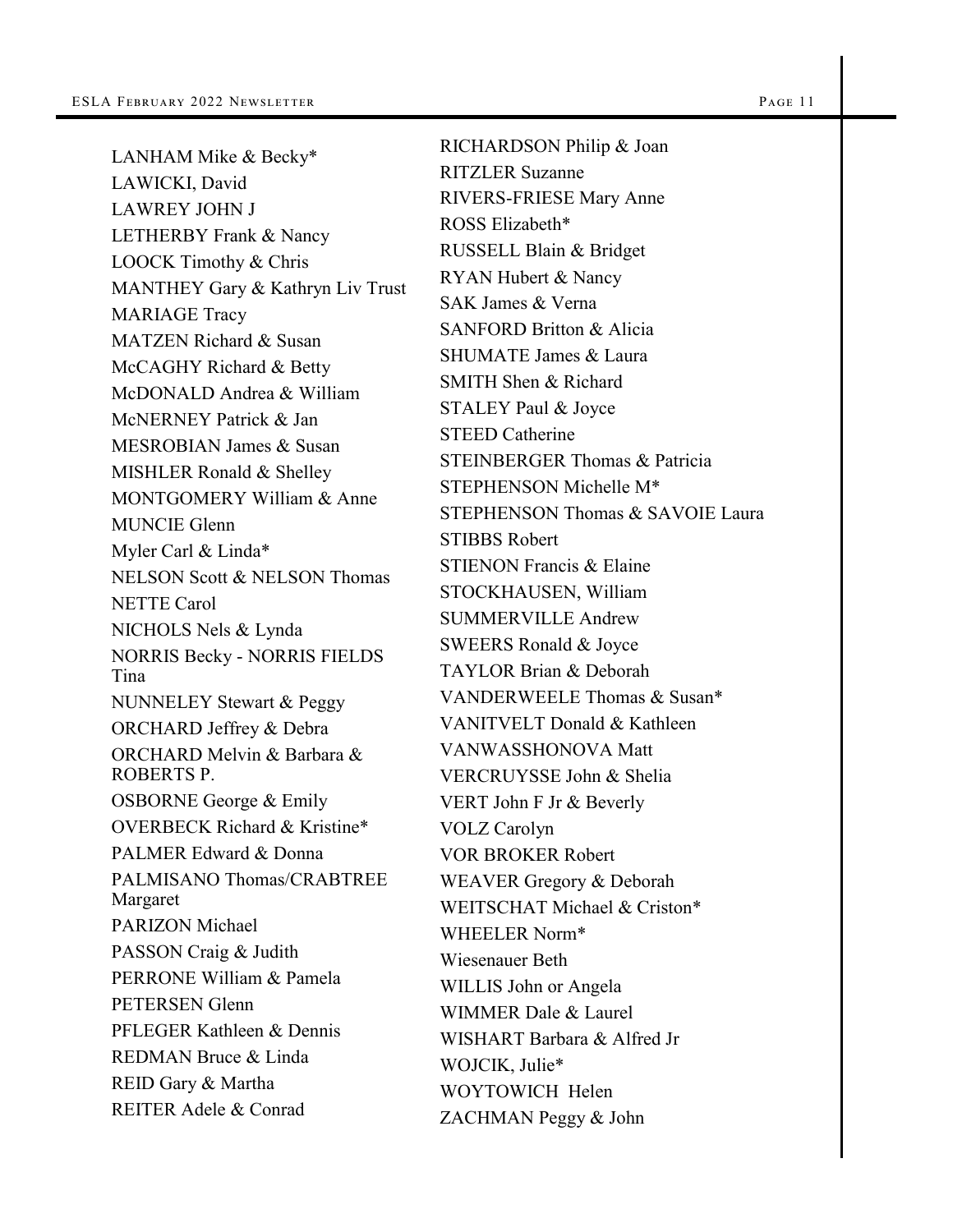### *\$25 (186 members)*

ALLSHOUSE Stephanie DiMercurio AMMOND John & Elizabeth BAKER Robert & FLETCHER Kim BALSLEY Rollin B & Linda K TST BARDONI Michael \* BARTZ Dennis & Loraine BECKER John & Ellen BEITEL Ronald Sr BLACK Steven M & Susan L BOGER Marilyn BOSAK Nicole\* BOUCHER John & Sheryl BOWMAN Guy Jr BOYES Steve & Sue BOYNTON Nancy BOYNTON Ron & Jan BROWN Allan & Sylvia\* BUCHER Glenn & Carol BUKOWSKI Richard BURNETTE FOODS INC BURNS Elaine BUXTON Richard CASCIANO Chris & Nancy CHASNIS William & Cherytl\* CHERNAK Thomas & Maureen CHESEBORO Karie & Thomas CLARK David & Nancy CLARK William Jr & Connie COLOMBO Louis COMFORT Margaret COOLEY Lisa CRAMER Gary & Beverly DAVIS Richard & Pamela DEBROKA Judity\* DENNIS Scott & Debra DORGAN Dale & Barbara

DRAGSTEDT II Lester & Natalie DUFFY FAMILY TRUST - MCPHERSON Karen DURLING Lynn DYKE Robert EARLE William & Cassandra ELLINWOOD Charles ELLIS Sara & Fred EMERY Dennis & Barbara EMMETT Harold & Joanne FARAGE Fred & STREBEL Carl FOSTER Andrew & Sharon FREEMAN John & FARRINGTON Mary Rose FRITTS John & Donna GAMBOA Ignacio & MOORE Tracey GRABLE BARRY L - GRABLE TERRY L\* GRUBER Donald & Barbara GULICK Frederick & Ann GULLO Gerald & Mary GUNDERSEN Hans & Linda GUY Mark L & Kathleen E\* HAMILTON Gregory HAMILTON Michael & Eileen HARBIN Phyllis HARTER Jill & Chris HARTMAN James L HATCH Mark & Anne HAYDEN Daniel & Kathleen HECKERT William & Kay HEYDLAUFF Mark & Amy HIBBARD Wallace & Dolores HINKIN Jean HOLZ Michael & Gabrielle HOLZHAUER Gregory & Louise HUNT Diane D IRELAN Dennis JARROLD Douglas JONES Richard & Melba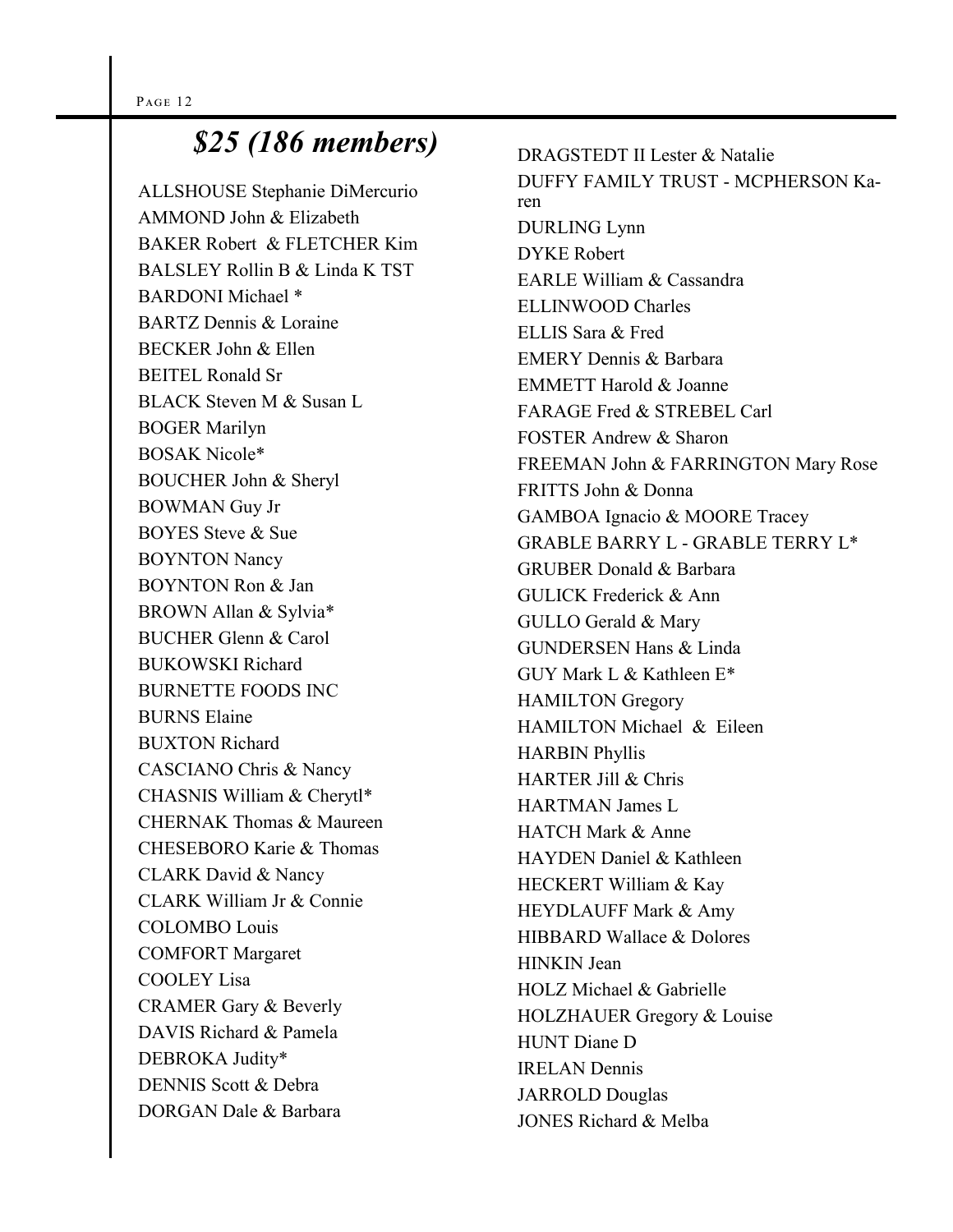JORGENSEN Thomas & Jeanne A JOSLIN Sandy JUPIN Juanita KADIAN MICHAEL M REVOC TRUST KANE COTTAGE LLC KAPANOWSKI Joseph KARKER Dorothy & HUBBELL Donn & Jerri KASSUBA Connie KAY Don & Marilyn\* KECK Kevin & Samantha KERLIN Bob & Janet KILIAN Gerald & Gloria KINTZ David KOHL Sarah KOKINAKES John & Nancy KOLAK Gerald & Roberta KOOS John & Inge LANNEN Patrick & Lori Ann LARAWAY Kathyrn - SPEES Jane E - AP-PELL Nancy L LARSON Paula & Richard LARSON William & Anita LEASSNER Gerald & Susan\* LENAGHAN Andrew & Karen LESKO Michael LETSCHE William & Betty Lou LIBBEY Richard Jr & Margaret LILL James & Mary LOCKE, Doug\* LOVEALL Steven & Nancy LUNDY Barbara MACDONALD Michael & Judith MARTONE Jonathon & James MATTHEWS John & Barbara McAVOY John & Rosalie McCAMMAN Beverly McELWEE Shelle & Tom

McFARLANE Brad & Carolyn McGRATH Dan & Jane MELVIN Craig & Kimberly MILLAR IAN William & Patricia Joy MILLER Brenda MISCHEL John & Renee MONSON Wayne K MOORES Jack & Teresa\* MORRIS, Karin L\* MURAU Peter & Elisabeth\* NICHOLS Roy & Elizabeth NOVARRO Ramon & Penny O'CONNOR Kevin & Jewell\* OLIPHANT Robert & Elizabeth PARKER John & Karen PASCOE Jerry & Deborah PERNICANO Geoffrey & Mary PETRONI Thomas & Kathy PHILIP Kenneth & Marjory Pines Cottages/GRAMLICH David & Donna POHLMAN Carter & Barbara\* PRICE Cynthia QUINLAN David RAGLAND Royce & BLOEM Ken RATTERMAN Joan REID John RENIS Joseph & Carol RICKEY Mark & Janet RINNAN ROBERY & RINNAN KAREY\* ROMANELLI GARY & HELEN ETAL ROSS Sharon RYBARSYK Shelly M SABTY Emile & Nira SAUNDERS Mark & Caroline SAWYERS Harold & Theresa SCHNEIDER Dennis & Mary SCHULER Chuck & Linda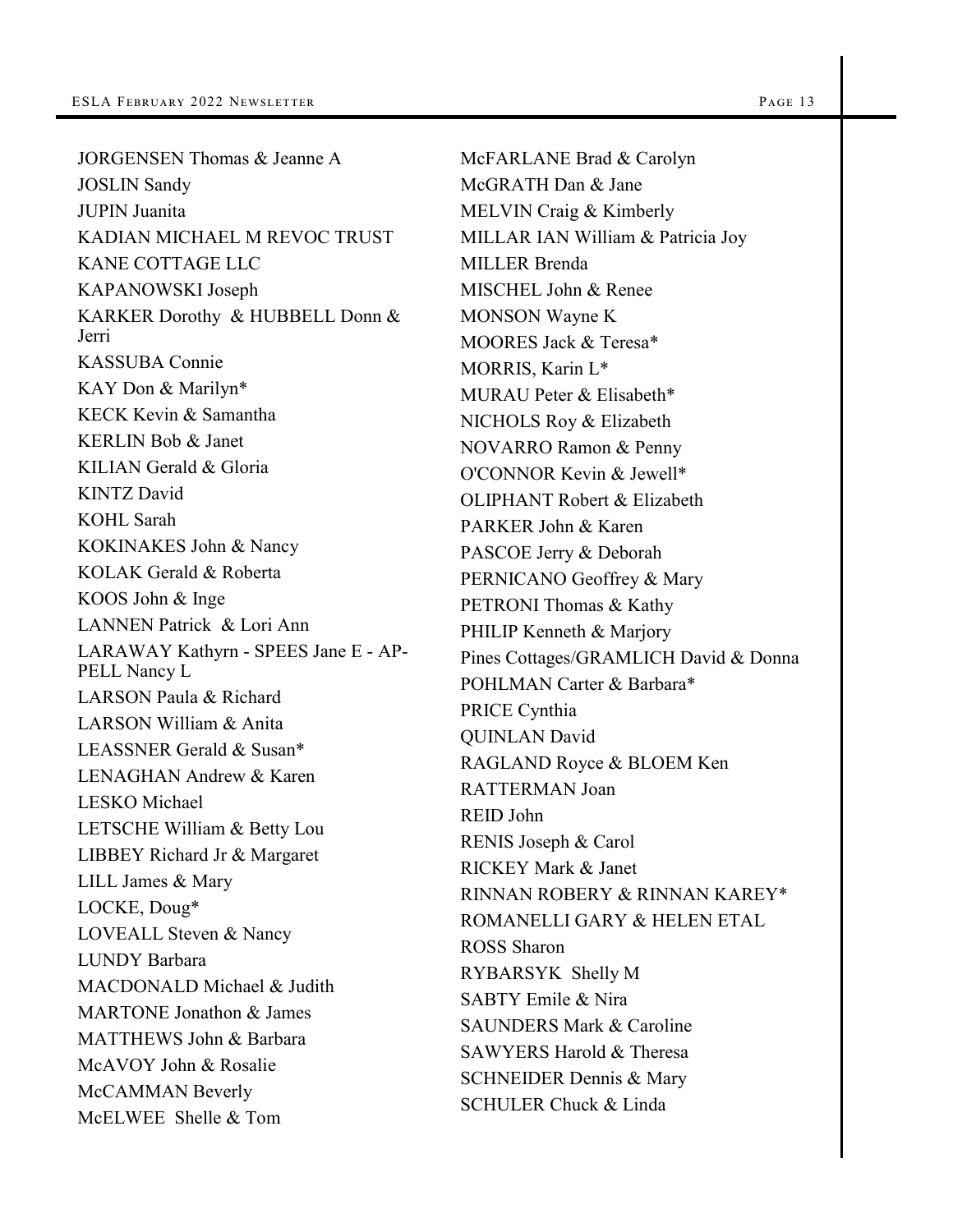SCHULTE Felicia SHAW Pamela SLAGHT, Scott\* SLYKER Louis & Joan\* SNYDER Randall & Niki SOAVE Frank & Ruth Ann SPRITZER Ronald & Carol\* STAFFORD RICHARD K STALEY Phyllis STALEY Steve & Cindy STANDERFER Anthony & Christine STANKO Diane STASINOS Steve STEELE John & Dawn\* STEWART Glen & Mary TAYLOR J Kristopher TAYLOR Mark & Maria THEROUX Nancy THOMPSON Gerrie THURSTONE Betty & Robert TROSKO Eric & Molly VANORMER John & Sandra\* VIALL Peter & Pauline WALKER Steven & Sally WALSH William J & Nancy WALTERS Charlotte & Patric\* WARREN James Wellman Daniel\* WELTYK William & Donna WHEELER Duke & Martha WHITMORE Candy WOOD Louis WROUBEL Carlyle Yount Polly Campbell & Steven\* ZIEBART Jenny ZIEBART Kurt & Edith



# **ESLA Calendar**

Board meetings (10 a.m., zoom until May): Feb. 17 (budget); March 17; May 19; July 21; Sept. 15; Dec. 1

#### Annual Member Meeting at Elk Rapids Harbor Pavilion, June 23.

Doors open at 5 p.m. and social hour with appetizers, beer, wine, soft drinks until 6 p.m. Focus on meeting the board, learning about projects that are underway and volunteer opportunities

 $\mathcal{L}_\text{max}$  and  $\mathcal{L}_\text{max}$  and  $\mathcal{L}_\text{max}$  and  $\mathcal{L}_\text{max}$ 

#### "It's a Shore Thing" Social-Educational Events at Twisted Fish Gallery

The popular Shore Things are on fourth Fridays from April through September. Doors open at 5 p.m. with gallery strolls, socializing, appetizers, wine and soft drinks. Invited guest speaker program at 6 p.m. Make sure we have your email to get updates.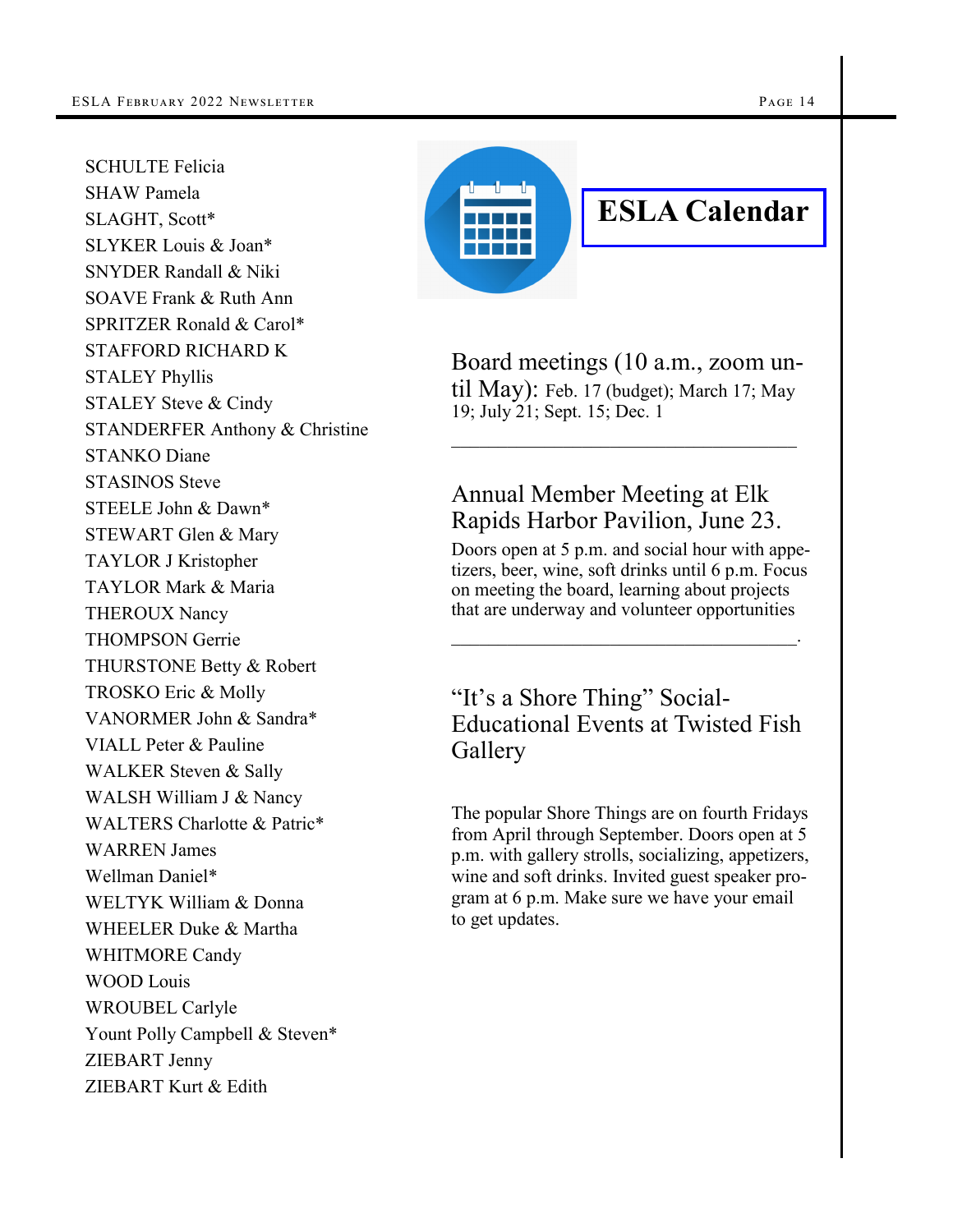#### **ELK-SKEGEMOG LAKES ASSOCIATION BOARD MEMBERS**

January 2022

#### Contact: [elkskegemoglakes@gmail.com.](file:///C:/Users/User/Downloads/elkskegemoglakes@gmail.com)

| Officers                      |            | Address                             | Phone         |
|-------------------------------|------------|-------------------------------------|---------------|
|                               |            |                                     |               |
| Bob Campbell                  | President  | 8886 Skegemog Pt Rd Williamsburg    | 313-806-4060  |
| Pat Pierce                    | V.P.       | 9500 Larsen Rd Williamsburg         | 231-492-8042  |
| Don Bonato                    | Rec. Sec.  | 8781 Skegemog Pt Rd. Williamsburg   | 517-290-8668  |
| Nancy Schreiber               | Corr. Sec. | 14016 Fairmont Rd. Rapid City       | 954-240-2954  |
| Phil Spangenberg              | Treasurer  | 8991 Skegemog Pt. Rd Williamsburg   | 586-215-7878  |
| <u>ZONE A</u>                 |            |                                     |               |
| George Seifried               | Zone Capt. | 734 Ames St. Elk Rapids 49629       | 937-271-3316  |
| Deanna Seifried               |            | 734 Ames St. Elk Rapids 49629       | 937-602-2295  |
| <b>Steve Francis</b>          |            | 11101 Mattes Rd. Williamsburg 40690 | 231-350-0687  |
| <b>ZONE B</b>                 |            |                                     |               |
| Bob Kingon                    | Zone Capt  | 10202 E. Elk Lake Dr. Rapid City    | 231-322-6055  |
| Ruth Bay                      |            | 11393 Center Rd TC 49686            | 231-947-1619  |
| Dale Claudepierre             |            | 13952 Betty Lane. Rapid City        | 248-644-7614  |
| Dean Ginther                  | Newsletter | 11228 Shippey Ln. Rapid City        | 231-676-2928  |
| Andy Hogarth                  |            | 11942 E Elk Lake Trail Rapid City   | 5 17-388-2238 |
| Ken Krentz                    | Fisheries  | 13997 Ringler Rd. Rapid City        | 231-322-4144  |
| Nancy Schreiber               |            |                                     |               |
| <b>ZONE C</b>                 |            |                                     |               |
| Pat Pierce                    | Zone Capt. | 9500 Larsen Rd Williamsburg         | 231-492-8042  |
| Jan Garvey                    |            | 9525 Palaestrum Rd Williamsburg     | 989-859-6216  |
| Linda Slopsema                |            | 9693 Miami Beach Rd Williamsburg    | 517-614-4887  |
| <b>ZONE D</b>                 |            |                                     |               |
| Bob Campbell                  | Zone Capt. | 8886 Skegemog Pt Rd Williamsburg    | 313-806-4060  |
| Don Bonato                    |            | 8781 Skegemog Pt Rd. Williamsburg   | 517-290-8668  |
| Phil Spangenberg              |            | 8991 Skegemog Pt. Rd. Williamsburg  | 586-215-7878  |
| Kate Lett                     | Website    | Hoiles Dr. NW, Williamsburg         |               |
| <u>ZONE E</u>                 |            |                                     |               |
| Mary Beth Kazanski Zone Capt. |            | 9501 Shellway Dr. NW Rapid City     | 609-577-3814  |
| <b>SUPPORT</b>                |            |                                     |               |
| Brenda Miller                 |            | 209 Traverse St. Elk Rapids         | 231-499-0134  |
| Samantha Ogle                 |            | samantha@Onelessconsulting.com      | 231-492-9630  |
| Dean Ginther                  |            | Newsletter Editor                   | 231-676-2928  |